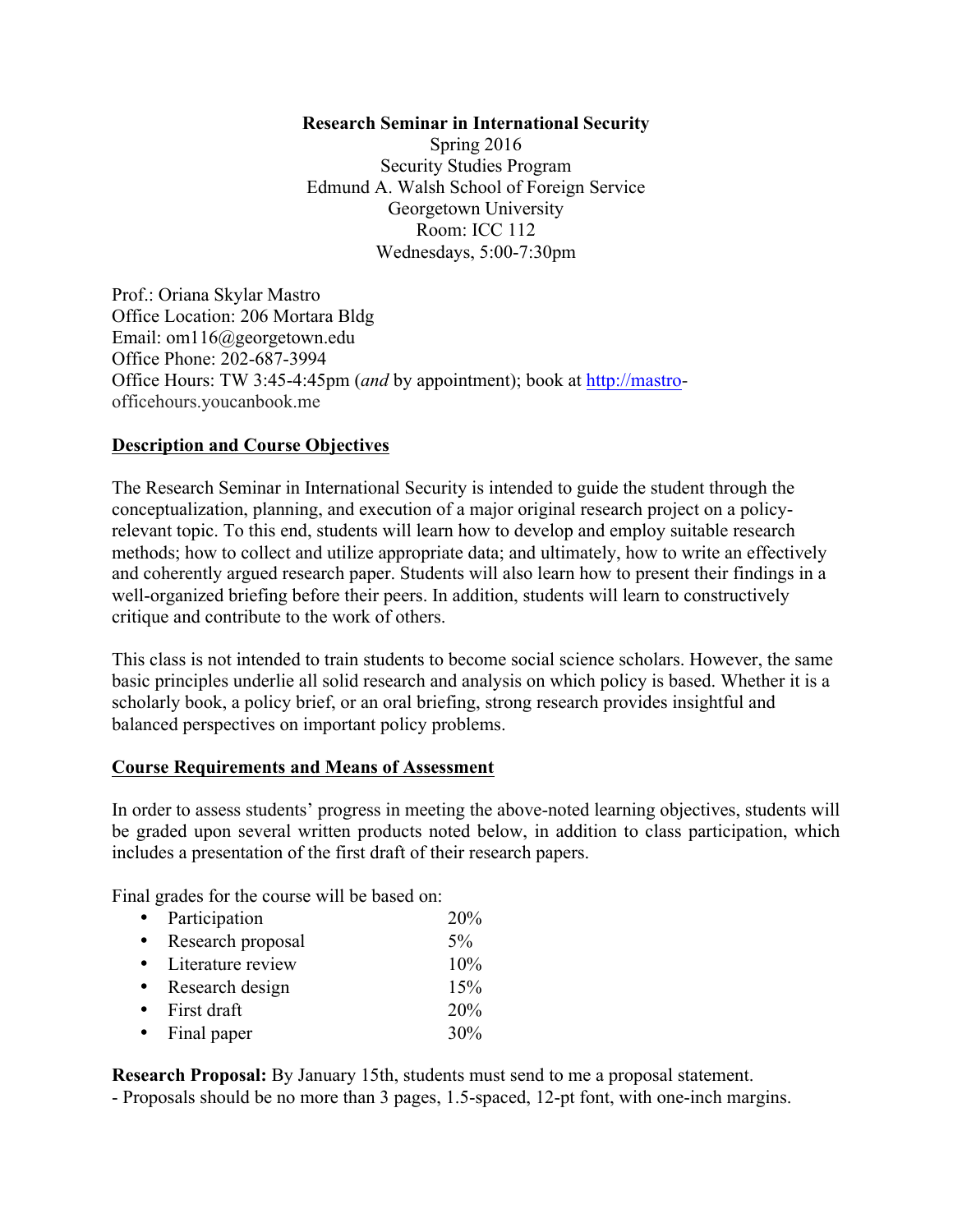- They should be distributed to the class for discussion on the first day of class.

- They should include: A statement of the empirical question or hypotheses to be tested; and a discussion of the preferred data to be employed

Because the research seminar's scope is international security broadly defined, students may focus their projects on any topic provided that:

- (1) the topic can be justified as "important";
- (2) the topic has implications for contemporary security issues; and
- (3) the project involves some **original** research, i.e., the collection and analysis of primary source material.

Students must receive the instructor's explicit approval of the subject matter to be investigated before proceeding with the project.

**Literature Review:** Students will next draft a literature review, due February 7 by 5pm. The purpose of the literature review is to ensure that their topic has not been covered extensively before, that their query is informed, and that they have the necessary information to answer their question. The literature review should cover the most significant secondary works that inform the proposed research proposal. *READ the examples of literature reviews placed on Blackboard. Note that these literature reviews may not be the best models for YOUR literature review. In general, literature reviews should have the following elements:* 

- Review of the theoretical literature in which your topic is situated and identification of an anchor text if appropriate.
- Clear statement of what contribution to this literature YOUR work will make.
- A brief overview of the key primary and secondary sources that you will be using to answer your empirical question/test your working hypothesis.

**Research Design:** Students must subsequently submit a 13-17 page research design either February 24 or March 2 depending on presentation slot. See appendix two for template. Students are expected to give a formal presentation of their research design to the rest of the class.

**First Draft:** Students must write first drafts of their papers and present these drafts to the seminar in the second half of the semester. Drafts must be circulated four days before they are presented so as to enable the members of the seminar to offer constructive criticism of the drafts when they are presented (so they will be due April 9 or 16 depending on your presentation date). Students are expected to give a formal presentation of their first draft to the rest of the class.

**Class Participation and Commentary:** Active participation and constructive interaction with other students is central to the success of the class. To make this work, students must:

- Complete course readings and come to class prepared to discuss them;
- Clearly present their own projects to the class; and
- Provide constructive criticism and advice on other students' work, as students will be assigned to provide written and oral comments on other students' research proposals, research designs, and first drafts.